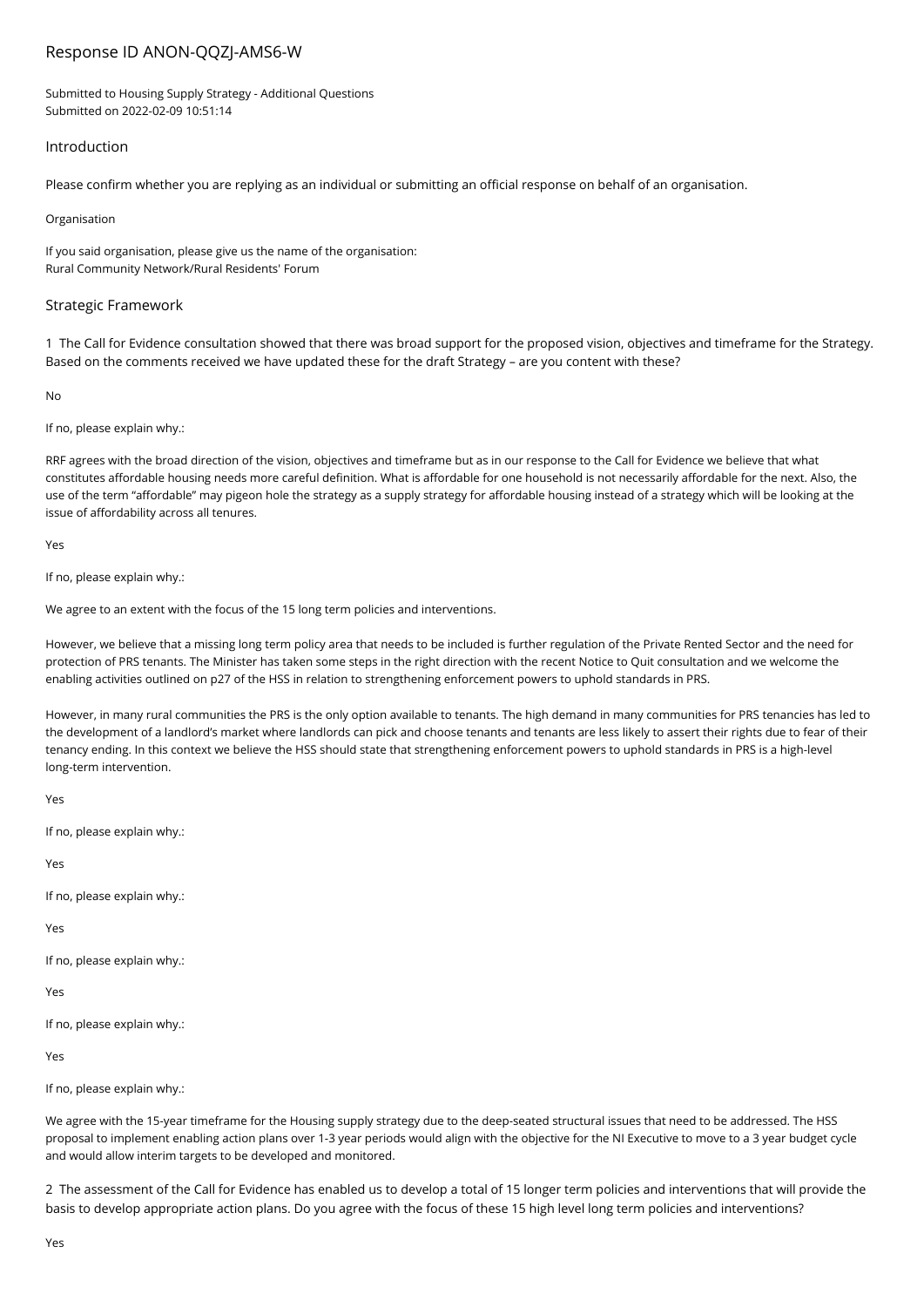If no, please explain why.:

## Yes

If no, please explain why.:

## Yes

If no, please explain why.:

Yes

If no, please explain why.:

Yes

If no, please explain why.:

Yes

If no, please explain why.:

Yes

If no, please explain why.:

Yes

If no, please explain why.:

Yes

If no, please explain why.:

Yes

If no, please explain why.:

Yes

If no, please explain why.:

Yes

If no, please explain why.:

Yes

If no, please explain why.:

Yes

If no, please explain why.:

Yes

If no, please explain why.:

3 The Strategy includes an enabling principle to: 'Adopt a whole system approach, collaborate with central and local government and the third and private sectors to inclusively transform supply.' Do you agree with the proposed enabling principle?

Yes

If you don't agree, please explain why not:

We agree with the concept of a whole system approach but in our response to the call for evidence we raised the issue of ensuring that the whole system approach considers how profit and tax regulations influence the housing market and can distort it in areas of high demand for housing. By including these underlying drivers specifically in the whole system diagram the NI Assembly, the wider public and private sector and citizens can begin to discuss the steps that need to be taken to use taxes to control excess profit making from land speculation and house building.

# Measurement

4 Do you agree with the proposed ambition to deliver 100,000 plus homes over the 15 year lifespan of the Strategy?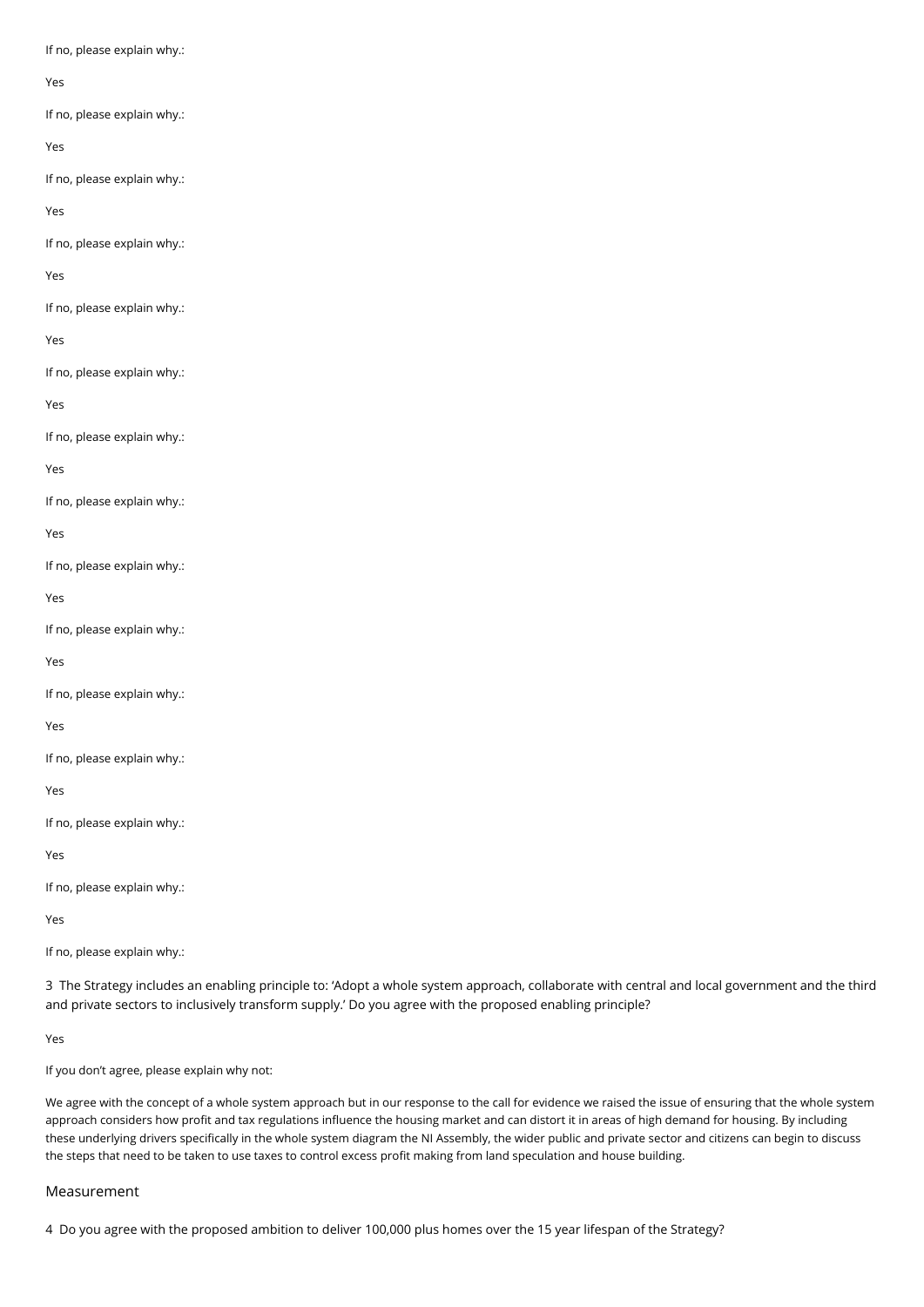If you don't agree, please explain why not:

RRF would like to have seen a commitment to a higher level of provision of social homes. The "at least 1/3rd commitment" sets a target of approximately 33,000 social homes to be provided over the next 15 years which averages out to 2,200 social homes per year. We acknowledge that this is an improvement on the current level of delivery which has seen an average of approximately 1600 new social homes delivered per annum over the past decade. However, this is in a context of over 30,000 households in housing stress on the social housing waiting list and over 43,000 households on the waiting list in total. At March 2021, there were 6,491 applicants on the waiting list for a home in a rural area 4077 of those were in housing stress. Between 2016 and 2021 the number of rural applicants in housing stress on the waiting list has risen by 47.6%. The statistics show the scale of housing need in communities.

The target for new social homes in rural communities in the SHDP is usually in the 10-12% range as this reflects the percentage of rural demand on the waiting list. 12% of an annual new build target of 2,200 homes delivered consistently over 15 years would result in 3,168 new social homes over the life of the Housing Supply Strategy. If delivered this would only house c, 77% of the rural households on the current waiting list in housing stress and makes no allowance for future need emerging.

5 Do you agree with the proposed indicators to measure the success and progress of the Housing Supply Strategy?

Yes

If no, please explain why.:

RRF largely agrees with the proposed indicators to measure the progress of housing however, there is a need to ensure that data is collected so it can be disaggregated to allow monitoring across rural communities of:

• levels of housing stock,

- new build housing (across all tenures),
- Number of households on the waiting list and those in housing stress,
- Number of homeless presentations and acceptances
- Proportion of households spending 30% or more of household income on housing costs
- Percentage of homes that meet Fitness Standard
- SAP ratings

Yes

If no, please explain why.:

Yes

If no, please explain why.:

Yes

If no, please explain why.:

Yes

If no, please explain why.:

Yes

If no, please explain why.:

Yes

If no, please explain why.:

viii. Indicator(s) in development – do you have any suggestions for a suitable indicator?:

6 Are there any additional indicators that you consider would add value in measuring success and progress?

Yes

If so, please give details.:

An indicator that measures the level of overcrowding in private rented sector should be considered and included in the HSS.

An indicator that measures the rate of increase in rents in the PRS.

An indicator that measures constraints on development in areas such as waste water infrastructure at capacity and requiring investment.

Delivery and Oversight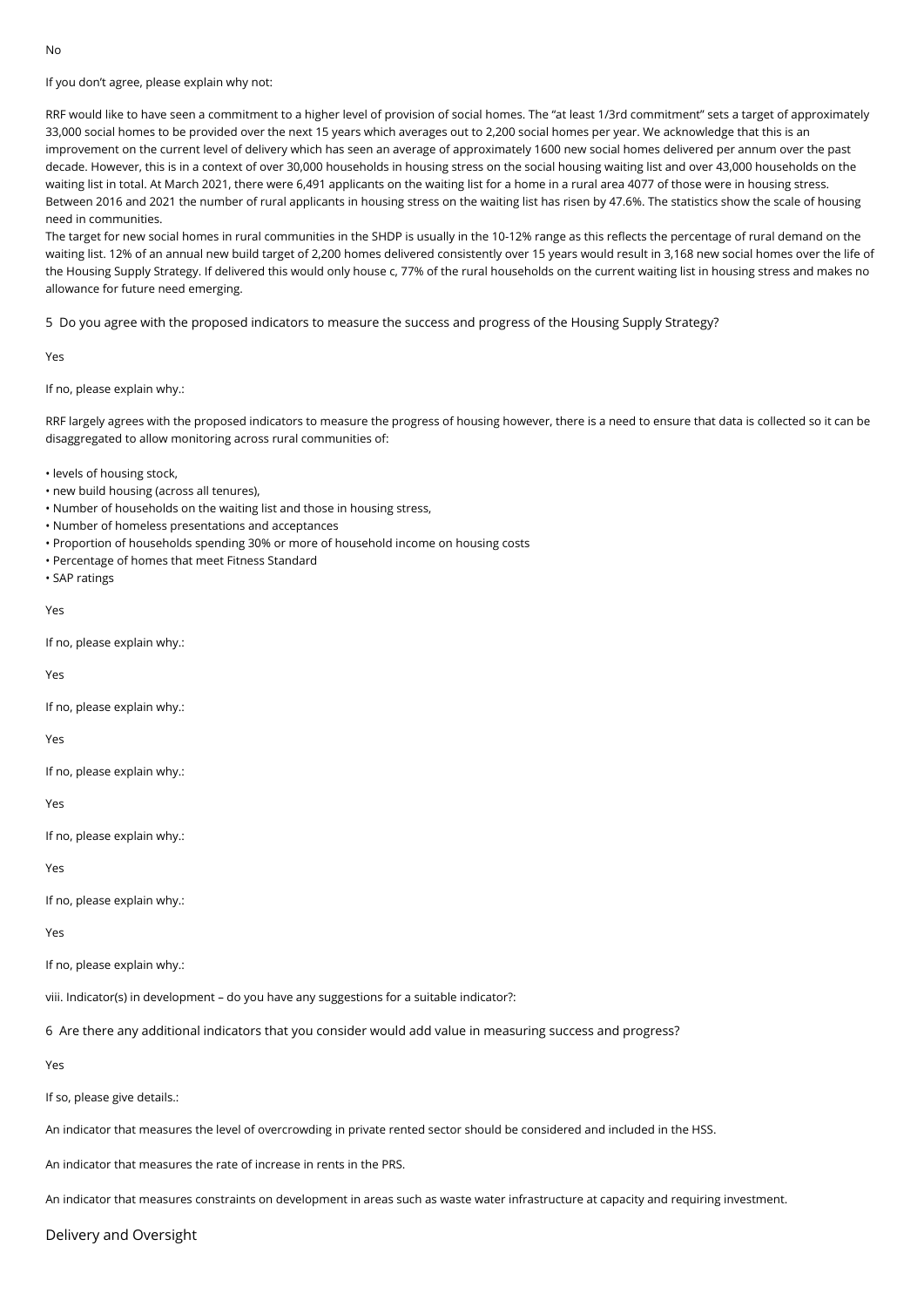7 How can we best ensure that key strategic partners such as other Departments, local government, the voluntary & community sector and private sector can participate in the delivery and oversight of the Supply Strategy delivery?

How can we best ensure that key strategic partners such as other Departments, local government and housing delivery organisations can participate in the delivery and oversight of the Supply Strategy delivery?:

Clear communication on progress towards targets in 1-3 year housing action plans is an essential starting point to ensure transparency in public debate on housing issues across all tenures. Ensuring that all strategic partners and Departments understand their role in either contributing to the overall housing target and know where the blockages are that they are responsible for addressing be it planning, infrastructure provision, availability of finance etc. The whole system approach advocated by the Department may facilitate this.

# Action Planning

8 Are there any proven or new approaches you are aware of, that you believe would help us work best with other organisations to develop and deliver the action plans?

#### Not Answered

If yes, please give examples. :

## Citizen Engagement

9 There was broad support in the Call for Evidence for the need to engage local communities in housing supply to create sustainable, thriving and inclusive communities. In what way do you consider this could best be achieved and do you have any examples of best practice in this area?

Please provide details.:

Stigma associated with social housing where residents and developers may view social housing tenants as "people on benefits" or even more pejoratively as "problem families". Stigma can be addressed by providing local leadership through community groups, sporting and cultural organisations and faith communities at the grass roots level.

Where demand for private sector housing is high sites in those settlements are likely to be sold to private developers at prices that housing associations, who may wish to provide affordable housing, are unable to compete with.

The re-using of space "over the shop" in rural settlements may off opportunities to deliver additional social/affordable homes and act to regenerate town/village centres where retail is struggling as consumer behaviour changes.

#### Equality

10 Do you agree with the findings of the EQIA?

Not Answered

If no, please explain why.:

11 Are there any other issues or inequalities that have not been highlighted in the EQIA that you believe the EQIA needs to note?

# Not Answered

If yes, please explain what these are.:

12 Do you agree with the immediate next steps as outlined in Section 5?

Not Answered

If no, please explain why.:

# Not Answered

If no, please explain why.:

### Rural

13 The Rural Needs Impact assessment outlines that the development of Housing Supply Strategy is likely to have a positive impact on people on Rural Areas? Do you agree with this assessment?

No

If you don't agree, please explain why not: